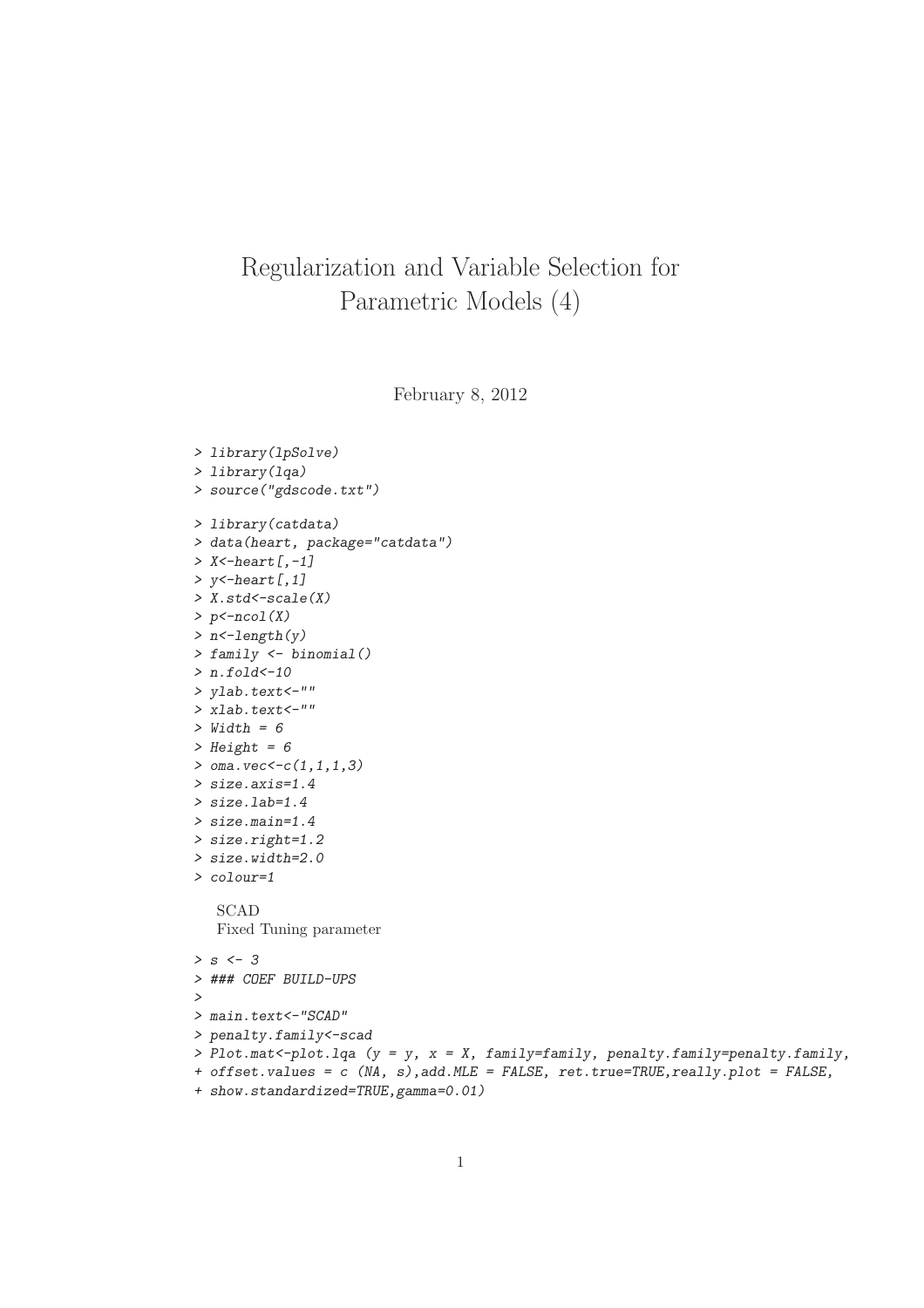- *> par(oma=oma.vec,cex.axis=size.axis,cex.lab=size.axis,cex.main=size.main)*
- *> matplot(Plot.mat\$s1,Plot.mat\$beta.mat,type="l",ylab=ylab.text,xlab=xlab.text,*
- *+ main=main.text,lwd=size.width, col=colour)*

```
> axis(4, at = Plot.mat$beta.mat[1, ], labels = colnames(X), adj = 0, las = 1,
```
*+ cex.axis=size.right)*

```
>
```

```
SCAD
\overline{5}−5 0 5 10 15
                                                      age
\overline{C}famhist
                                                      topeaco
ပ
                                                      adiposity
\circalcohol
ပှ
                                                      obesity
     0.0 0.2 0.4 0.6 0.8 1.0
```
Dantzig Selector

```
> Path<-matrix(0,60,p)
> lambda1<-exp(seq(-6, 1, length = 60))
> for(i in 60:1)
+ {
+ Path[i,]<-dd(y,X.std,lambda=lambda1[i],family=binomial)$gds.beta[-1]*sqrt(n)
+ }
> par(oma=oma.vec,cex.axis=size.axis,cex.lab=size.axis,cex.main=size.main)
> matplot(rowSums(abs(Path))/max(rowSums(abs(Path))),Path,type="l",ylab=ylab.text,
+ xlab=xlab.text,main="Dantzig Selector",lwd=size.width, col=colour)
```

```
\geq axis(4, at = Path[1, ], labels = colnames(X), adj = 0, las = 1, cex.axis=size.right)
```